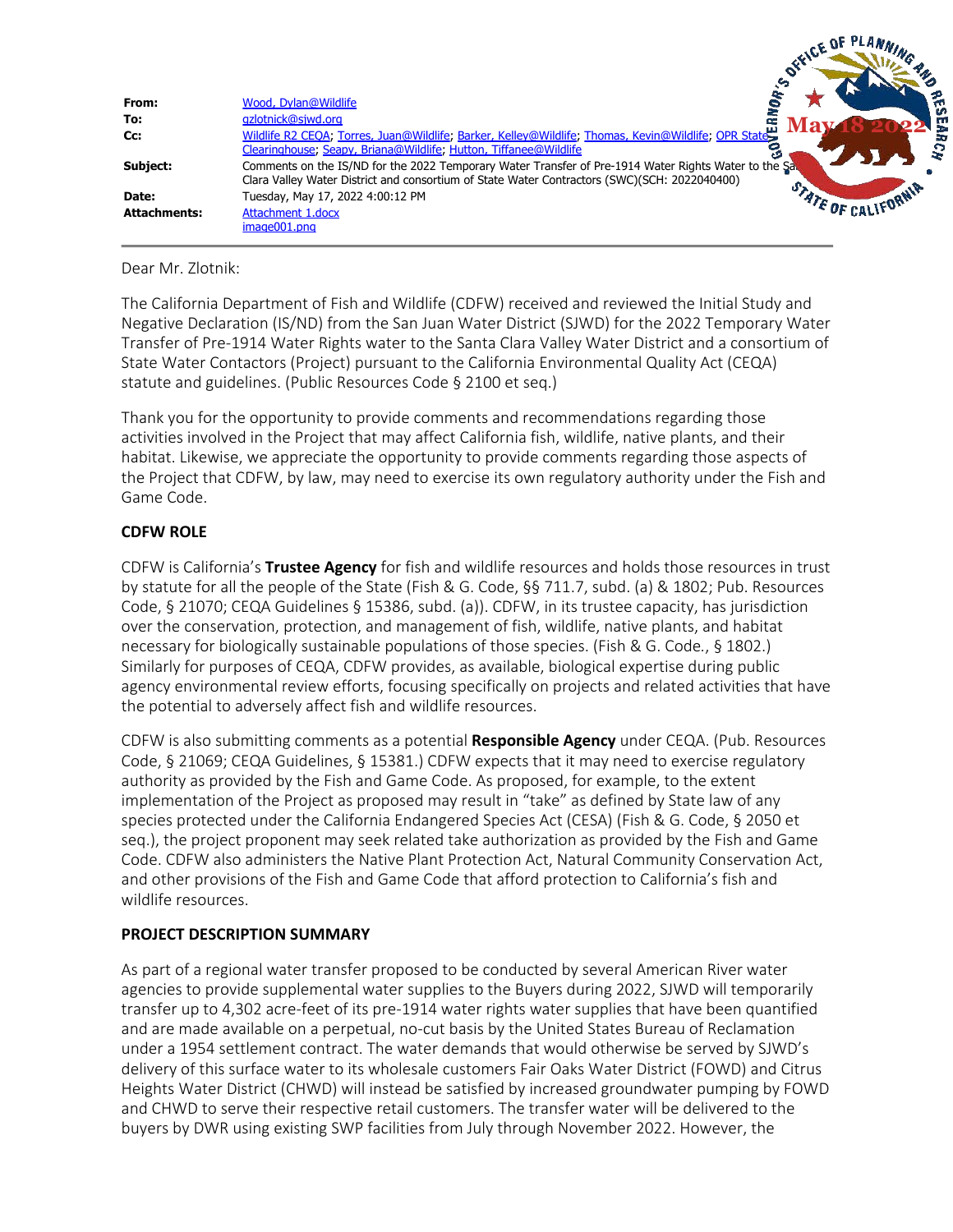transfer water may be temporarily stored in San Luis Reservoir for later delivery to an individual Buyer's service area.

#### **COMMENTS AND RECOMMENDATIONS**

CDFW offers the comments and recommendations below to assist SJWD in adequately identifying and, where appropriate, mitigating the Project's significant, or potentially significant, direct and indirect impacts on fish and wildlife (biological) resources.

#### **Groundwater Substitution Transfer Comments**

#### **Groundwater Management**

The IS/ND indicates the proposed Project will not adversely impact groundwater. CDFW is concerned with potential localized and cumulative impacts associated with proposed and pending groundwater substitution water transfers within or adjacent to the North American Subbasin that have the potential to impact groundwater dependent ecosystems.

Ecological communities or species that depend on groundwater emerging from aquifers or on groundwater occurring near the ground surface are collectively known as groundwater dependent ecosystems (GDEs) (23 Cal. Code Regs. § 351(m)). These GDEs include seeps and springs; wetlands and lakes; rivers, streams, and estuaries; and terrestrial vegetation. Water transfers made available by groundwater substitution have the potential to affect groundwater hydrology due to increased groundwater use. Correlating effects could be temporary and/or long-term declines in groundwater levels, reduction of groundwater storage, depletions of interconnected surface water, land subsidence, and degraded water quality. These effects have the potential to adversely impact GDEs in basins where water transfers are made available by groundwater substitution.

CDFW is specifically concerned with SJWD's reliance on 'historical baseline groundwater pumping' as a threshold for significant impacts during the transfer period. SJWD purports the transfer will result in no significant hydrological impacts by noting consistency of operations with the North American Subbasin Groundwater Sustainability Plan (NAsb GSP). Per comments submitted by CDFW on the NAsb Draft and Final GSP on October 7, 2021, and March 29, 2022 (Attachment A), CDFW does not believe NAsb GSP minimum groundwater elevation thresholds to be protective of GDEs. A significant lowering of groundwater elevations, as permitted within the NAsb GSP, can cut off GDEs from critical water supply and result in stress or loss of vegetation and/or depletions of interconnected surface water, adversely affecting the fish and wildlife that depend on GDE habitat. To protect against adverse impacts to GDEs, including increased streamflow temperature, that have occurred during dry and critically dry water years with historically low groundwater levels (DFW 2019), CDFW recommends selecting a more conservative groundwater elevation trigger that would result in a reduction in pumping volume or a cessation of transfer pumping. The groundwater level trigger should be shallower than the historical low groundwater level to avoid adverse impacts of transferrelated pumping on GDEs, especially cumulative impacts that may manifest after sequential dry or critically dry water years when groundwater reliance and streamflow depletion compound, and the cumulative volume of NAsb groundwater substitution transfers maintains or increases, as it may this year.

For groundwater substitution transfers, DWR requires groundwater monitoring and a mitigation plan designed to alleviate possible injury to other legal users of water including environmental users. SJWD notes in the IS/ND that they have DWR-approved groundwater monitoring, reporting, and mitigation plans which ensure no unreasonable and adverse impacts to the groundwater basin. CDFW requests SJWD provide CDFW with groundwater monitoring and mitigation plans, documentation demonstrating the NAsb groundwater sustainability agencies (GSAs) have been notified of the proposed transfer, and details on how the proposed groundwater substitutions will be consistent with GSP requirements. Absent shared information on the mitigation measures built-in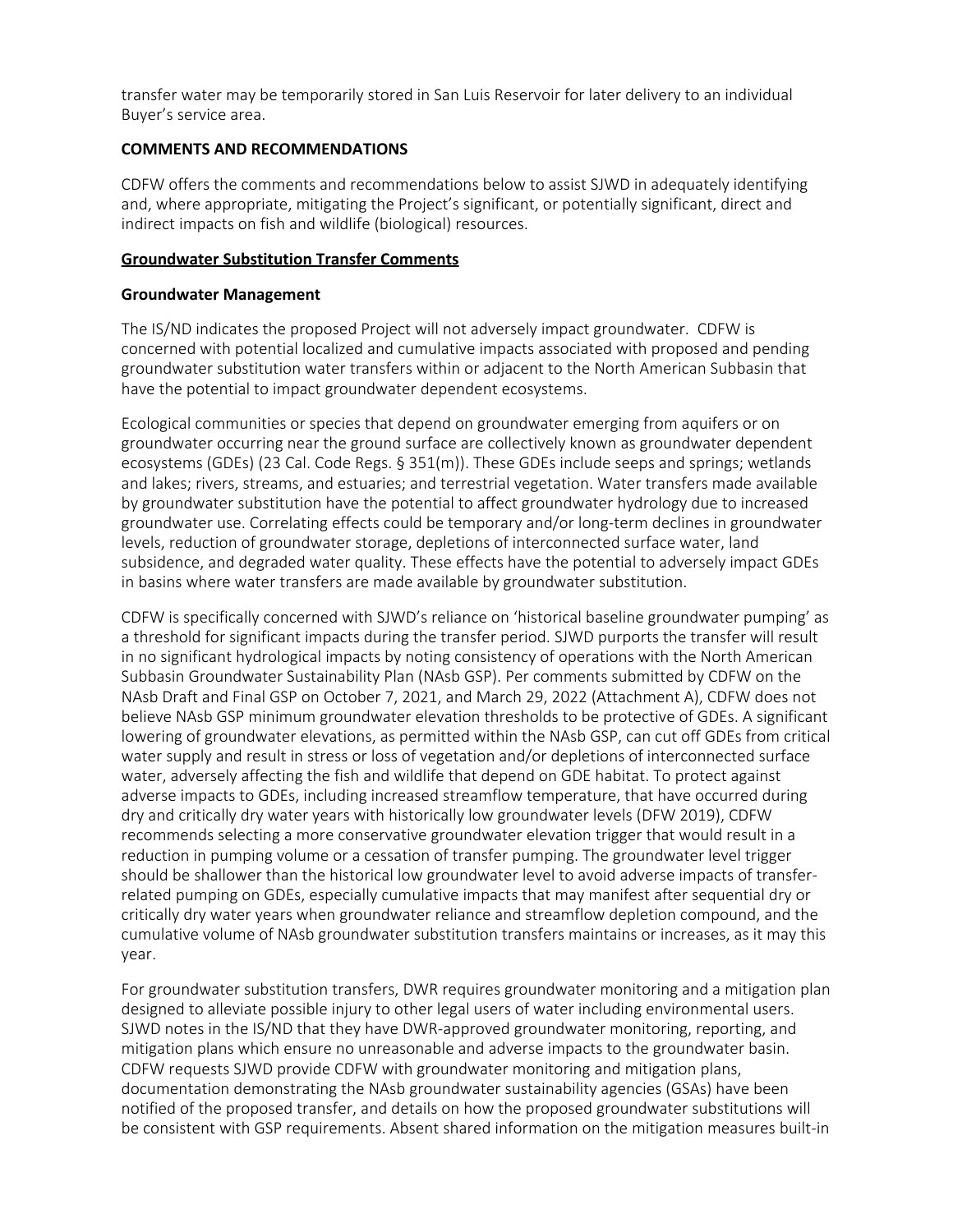to this specific transfer, it is difficult to assess potential impacts to GDEs and the species therein. Effective, comprehensive monitoring and mitigation will help understand hydrologic patterns and their relationship to corresponding habitat/GDE trends to inform groundwater transfer operations. Accordingly, groundwater monitoring should be accompanied by habitat monitoring designed and deployed to capture seasonal and operational variability and follow accepted technical procedures and best practices established by the USGS (Cunningham 2011) and DWR (DWR 2016) respectively. Monitoring plans and data should be made publicly accessible.

#### **Streamflow Depletion Factors**

According to DWR's 2019 Draft Technical Information for Preparing Water Transfer Proposals (Draft Technical Information), a minimum streamflow depletion factor (SDF) of 13 percent will be applied to each groundwater substitution transfer when determining the volume of surface water made available for transfer, unless information supports the need for development of a site-specific SDF (DWR 2019). The minimum SDF value is based on analysis completed within the updated Long-Term Water Transfers Environmental Impact Statement/Environmental Impact Report (LTWT EIS/R), prepared by the Bureau of Reclamation and the San Luis & Delta-Mendota Water Authority. The LTWT EIS/R analysis shows a range of potential streamflow depletions resulting from groundwater transfer pumping that suggests the reduction in streamflow may be more significant in sequential dry water years, and impacts of back-to-back transfers can compound over time (Reclamation 2019).

Streamflow depletion is a function of many factors, including the distance of a pumping well from a nearby stream. Streamflow depletion can occur relatively quickly from continued pumping from wells adjacent to surface waters (USGS 2012). The LTWT EIS/R states that the minimum 13 percent SDF would mitigate the impacts of streamflow depletions to be less than significant (Reclamation 2019), but the mitigation measure fails to provide adequate reasoning for the selection of the 13 percent SDF value from among the range of modeled depletions, nor does it justify the uniform application of the minimum standard SDF to all proposed groundwater substitution transfers, which have varied geographies, hydrogeologic conditions, well specifications, and proximities to major surface waters.

CDFW recommends the development of site-specific SDFs that consider multiple criteria impacting streamflow depletion rates and more accurately account for the volume of streamflow depletion attributable to pumping transfer water. Absent accurate streamflow depletion factors, groundwater transferors may be 'double-counting' by selling their surface water rights while pumping additional river water via subsurface stream depletion. In the interim, until site-specific SDFs are developed, CDFW recommends selecting a higher SDF than the *minimum* 13%, particularly when transfer pumping wells are located proximate to surface water bodies.

#### **Well Recovery**

The Petitioner indicates that the proposed groundwater pumping is consistent with the GSP, basin management objectives, and the SGA accounting framework and would not adversely impact the groundwater basin. If records for transfer production wells and/or associated monitoring wells do not show that groundwater levels have fully recovered to pre-transfer levels, alternative production wells that do demonstrate full recovery between transfer seasons should be used to avoid adverse impacts related to the cumulative effects of repeated groundwater depletion.

#### **ENVIRONMENTAL DATA**

CEQA requires that information developed in environmental impact reports and negative declarations be incorporated into a database, which may be used to make subsequent or supplemental environmental determinations (Pub. Resources Code, § 21003, subd. (e)). Accordingly, please report any special-status species and natural communities detected during Project surveys to the California Natural Diversity Database (CNDDB). The CNNDB field survey form can be found at the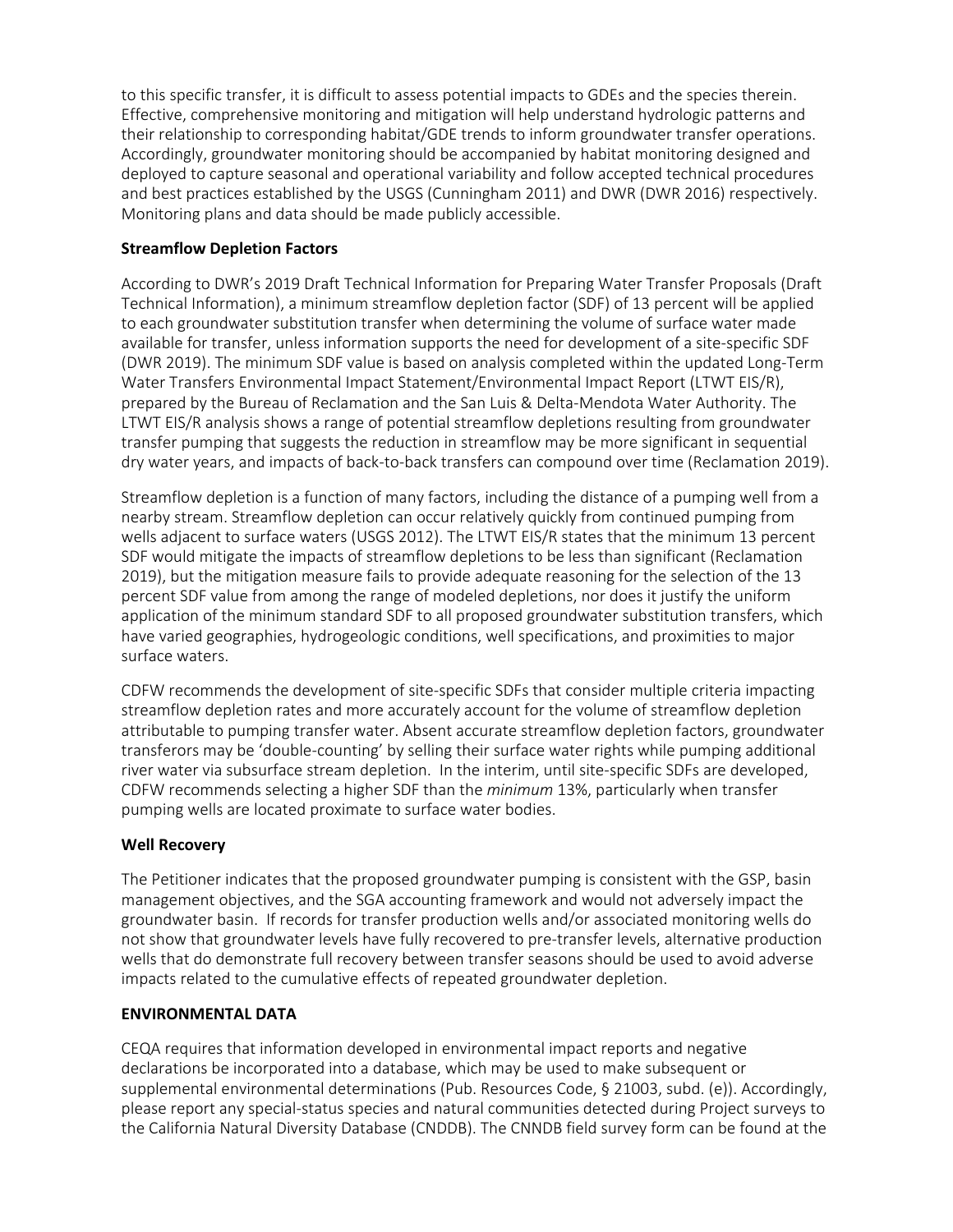following link:<https://www.wildlife.ca.gov/Data/CNDDB/Submitting-Data>. The completed form can be submitted online or mailed electronically to CNDDB at the following email address: [CNDDB@wildlife.ca.gov](mailto:cnddb@dfg.ca.gov).

#### **FILING FEES**

The Project, as proposed, would have an effect on fish and wildlife, and assessment of filing fees is necessary. Fees are payable upon filing of the Notice of Determination by the Lead Agency and serve to help defray the cost of environmental review by CDFW. Payment of the fee is required in order for the underlying project approval to be operative, vested, and final. (Cal. Code Regs, tit. 14, § 753.5; Fish & G. Code § 711.4; Pub. Resources Code, § 21089.)

#### **CONCLUSION**

Pursuant to Public Resources Code sections 21092 and 21092.2, CDFW requests written notification of proposed actions and pending decisions regarding the Project. Written notifications shall be directed to: California Department of Fish and Wildlife North Central Region, 1701 Nimbus Road, Rancho Cordova, CA 95670.

CDFW appreciates the opportunity to comment on the IS/ND and recommends that the San Juan Water District address CDFW's comments and concerns in the forthcoming EIR. CDFW personnel are available for consultation regarding biological resources and strategies to minimize impacts.

If you have any questions regarding the comments provided in this letter, please contact Dylan Wood, Environmental Scientist at (916) 358-2384 or [dylan.wood@wildlife.ca.gov.](mailto:dylan.wood@wildlife.ca.gov)

Sincerely,

**Dylan Wood** California Department of Fish and Wildlife Environmental Scientist (916) 358-2384



#### **REFERENCES**

Bureau of Reclamation, San Luis & Delta-Mendota Water Authority (Reclamation). 2019. Long-Term Water Transfers Environmental Impact Statement/Environmental Impact Report

Cunningham, W. L., and C. W. Schalk. 2011. Groundwater Technical Procedures of the U.S. Geological Survey

Department of Water Resources. 2016. Best Management Practices for Sustainable Management of Groundwater.

Department of Water Resources (DWR). 2018. [Natural Communities Commonly Associated with](https://gcc02.safelinks.protection.outlook.com/?url=https%3A%2F%2Fgis.water.ca.gov%2Fapp%2FNCDatasetViewer%2F&data=04%7C01%7CBridget.Gibbons%40Wildlife.ca.gov%7Ce8eb28944bdf40eab2bb08da0b7058fe%7C4b633c25efbf40069f1507442ba7aa0b%7C0%7C0%7C637834874396818343%7CUnknown%7CTWFpbGZsb3d8eyJWIjoiMC4wLjAwMDAiLCJQIjoiV2luMzIiLCJBTiI6Ik1haWwiLCJXVCI6Mn0%3D%7C3000&sdata=kuK5pxAHkRXTTURmjm1UcsdjEg%2BMJJPMxTuEFG3Mo%2BM%3D&reserved=0) [Groundwater Dataset.](https://gcc02.safelinks.protection.outlook.com/?url=https%3A%2F%2Fgis.water.ca.gov%2Fapp%2FNCDatasetViewer%2F&data=04%7C01%7CBridget.Gibbons%40Wildlife.ca.gov%7Ce8eb28944bdf40eab2bb08da0b7058fe%7C4b633c25efbf40069f1507442ba7aa0b%7C0%7C0%7C637834874396818343%7CUnknown%7CTWFpbGZsb3d8eyJWIjoiMC4wLjAwMDAiLCJQIjoiV2luMzIiLCJBTiI6Ik1haWwiLCJXVCI6Mn0%3D%7C3000&sdata=kuK5pxAHkRXTTURmjm1UcsdjEg%2BMJJPMxTuEFG3Mo%2BM%3D&reserved=0)

DWR. 2019. Draft Technical Information for Preparing Water Transfer Proposals.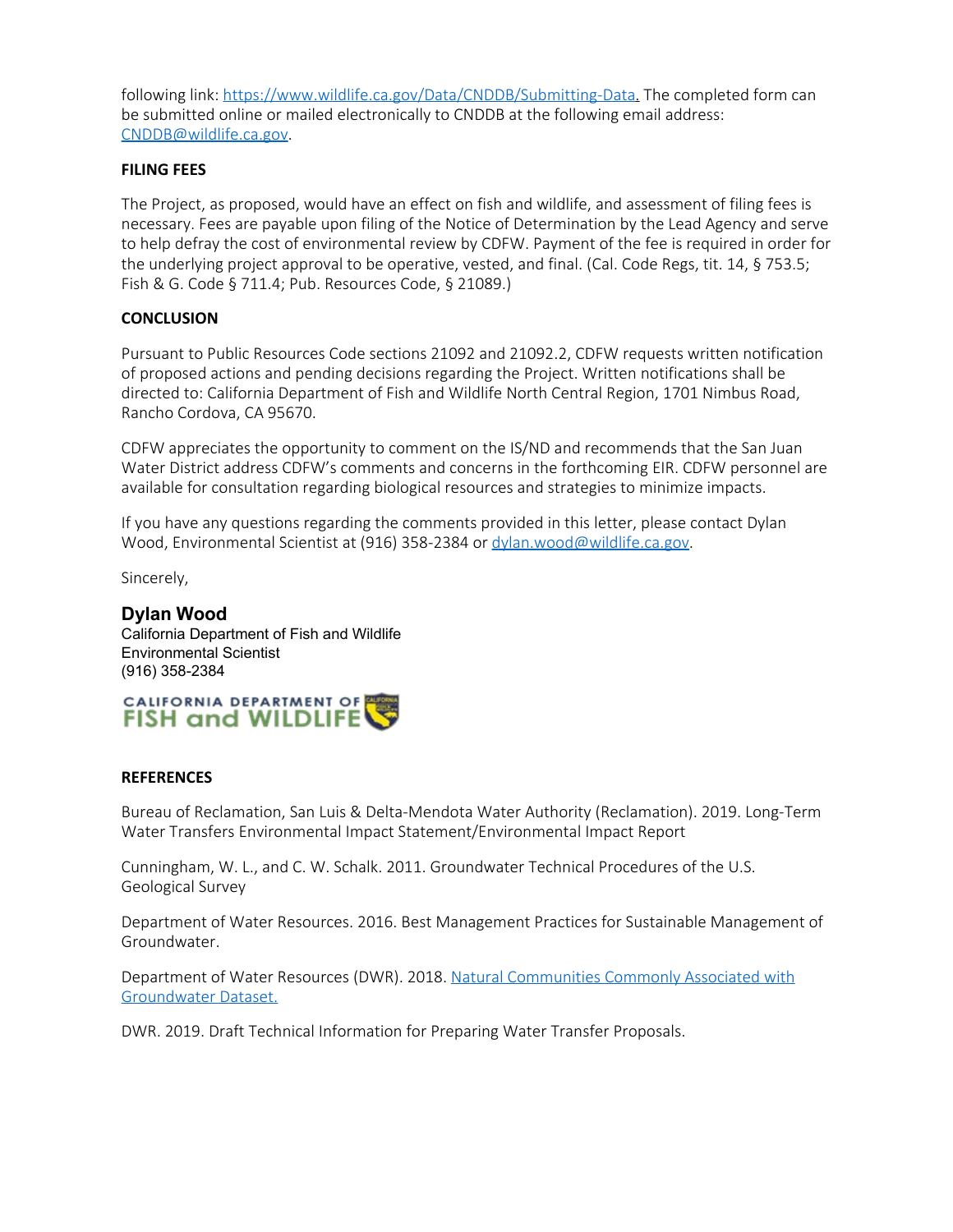#### **Attachment A**

#### *CALIFORNIA DEPARTMENT OF FISH AND WILDLIFE COMMENTS ON THE FINAL NORTH AMERICAN SUBBASIN GROUNDWATER SUSTAINABILITY PLAN*

#### **COMMENTS AND RECOMMENDATIONS**

**COMMENT #1 Groundwater Dependent Ecosystems** (Appendix O): GDE identification, required by 23 CCR  $\S$  354.16(g), is based on methods that risk exclusion of ecosystems that may depend on groundwater.

#### *a. Issues:*

i. Depth to Groundwater: The Department recognizes and appreciates the effort put into identifying GDEs within the subbasin, including the assessment of both vegetation diversity and critical species dependence to inform relative priority. Further refinement and clarification of GDE identification methods used in the GSP will help to create a more robust analysis. Appendix O states that groundwater contours were developed using groundwater level measurements from Spring 2020 (Section 1.2, page 3), but then also states that GDEs were prioritized using 2019 depth to groundwater contours (Section 1.3, page 4). It is unclear which year of groundwater data was used in the analysis. Additionally, while the Department supports the use of seasonal high spring measurements, 2020 was a dry water year type for the Sacramento Valley. Analysis that relies on depth to water thresholds should incorporate data from a representative hydrologic period that includes a variety of water year types, rather than from a single point in time. The analysis also assumes that groundwater must be less than 30 feet below the ground surface (bgs) to support GDEs based on the maximum rooting depth of Valley Oak (Q. lobata); however, mature Valley Oak can access groundwater up to 80 feet below the ground surface (Howard 1992, Lewis & Burgy 1964). The use of a 30-foot threshold may incorrectly exclude Valley Oak communities within the subbasin from further consideration as a GDE.

ii. Perched Groundwater Areas: The GSP discusses locations within the subbasin that have a depth to groundwater of less than 30 feet and may also have areas of perched water, and potential GDEs from these areas were removed. The GSP does not sufficiently characterize the relationship between these perched groundwater areas and the Principal Aquifer, including the impacts of pumping or of seasonally elevated groundwater levels on the groundwater in these perched areas.

iii. Special Status Species: The GSP methodology includes an evaluation of "nonaquatic critical fauna" that may be present in the subbasin. Interconnected surface waters and their associated aquatic species are also a type of groundwater dependent ecosystem that must be evaluated within the GSP and considered in the development of sustainability criteria and analysis of undesirable results.

#### *b. Recommendations:*

i. Depth to Groundwater: The Department recommends that Appendix O be revised to clarify which year of data was used to create the groundwater elevation contours for the GDE analysis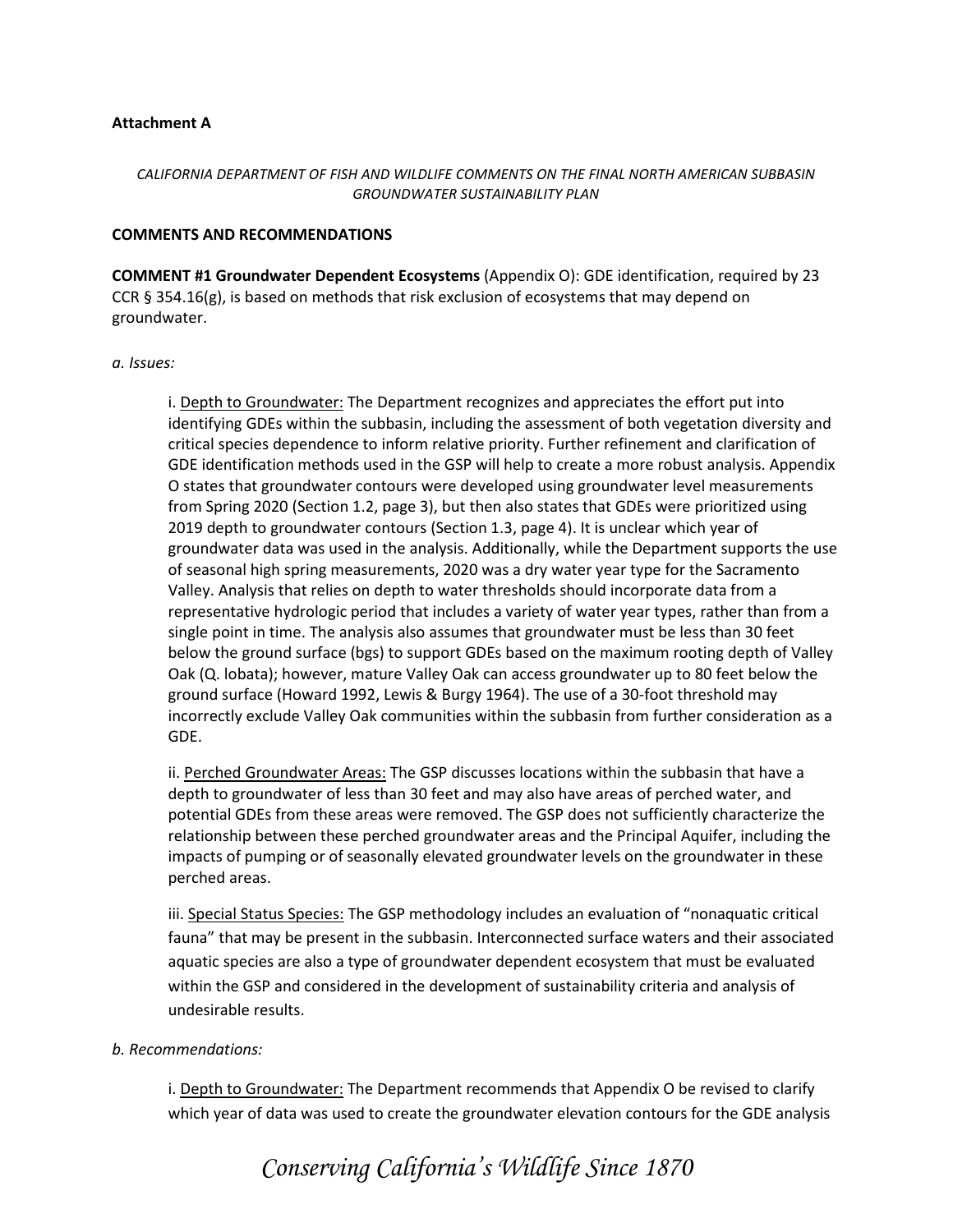and consider how the methodology could be updated to integrate a range of water years for determining potential GDEs. The Department also recommends the GSP narrowly update the methodology for GDE identification for areas within the subbasin that underlie Valley Oak communities to reflect a potential maximum rooting depth of 80 feet bgs.

ii. Perched Groundwater Areas: The Department recommends the GSP include additional information characterizing the relationship between areas of perched groundwater and the Principal Aquifer. The GSP should discuss whether seasonal highs within the Principal Aquifer contribute to the perched areas, and whether pumping within the Principal Aquifer has the potential to deplete these perched areas that may support GDE communities. If the relationship cannot be adequately characterized, the GSP should conservatively include GDEs from these areas, particularly as depth to groundwater for the principal aquifer is within the identified potential root zone for GDEs.

iii. Special Status Species: The critical species analysis included within the GSP should be broadened to include discussion of aquatic species that are supported by interconnected surface waters.

#### **In Response to the Department's Comment #1 Groundwater Dependent Ecosystems:** *The GSAs state:*

*Depth to Groundwater: Comment noted. Groundwater elevations observed during spring 2020 were not significantly different than those observed in spring 2019. Almost no changes in groundwater elevations were observed where groundwater is shallow relative to the ground surface (i.e. areas of the subbasin where groundwater is encountered at a depth of 30 feet or less) and therefore use of spring 2020 measurements was deemed appropriate for establishing sustainable management criteria. The GSP has been updated with use of a minimum threshold of 80 feet below ground surface in where areas of Valley Oak have been identified. This is a change from 30 feet below ground surface as documented in the draft GSP. Information related to these GDEs is provided in Appendix O and the NASb GSAs are committed to monitoring GDEs as described in the added management action provided in Section 9.*

*Perched Groundwater: Comment noted. The GSAs have provided additional information within the GSP in Appendix O regarding areas of perched water. However, perched water areas are not in direct hydraulic connect to the NASb principal aquifer and the ability for GSAs to managed perched water is extremely limited and not required by SGMA.*

*Special Status Species: Comment noted. The GSAs have added the list of aquatic species referenced in CDFW's (see Appendix O). Additional analysis has been provided in Table 8-8 that provides seasonal rate and volume of streamflow depletion.*

**The Department's Reply is**: *The Department appreciates the comparison of shallow groundwater depths between 2019 and 2020, the updated maximum rooting depth of 80 ft below ground surface for potential GDEs in areas where Valley Oak has been identified, and the addition of aquatic species in Appendix O and associated analysis of streamflow depletion in Table 8-8. The Department also appreciates the addition of the GDE Assessment Program Management Action and the planned*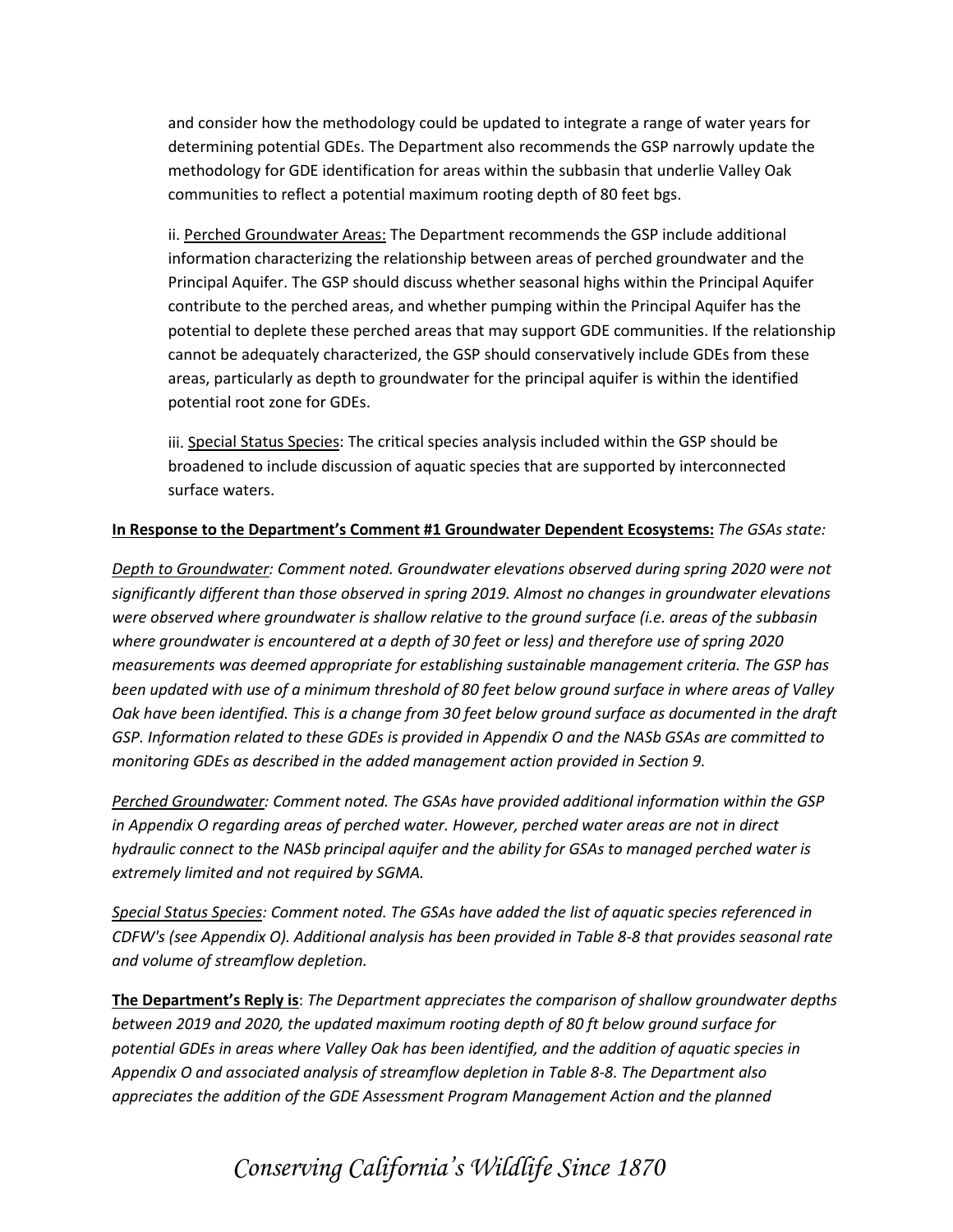*incorporation of Normalized Difference Vegetation Index (NDVI) analysis to better characterize GDE water sources and vegetative health over time.*

*The Department continues to recommend characterization of GDEs that rely on perched aquifers, regardless of connectivity with the Principal Aquifer, to comply with 23 CCR § 354.16(g)) which requires identification of GDEs, defined as ecological communities or species that depend on groundwater emerging from aquifers or on groundwater occurring near the ground surface.* 

**COMMENT #2 Sustainable Management Criteria** (Sustainable Management Criteria; 8.4 Chronic Lowering of Groundwater Levels, 8.9 Depletion of Surface Water; starting page 8-1): Sustainable management criteria (SMC) are unlikely to protect against undesirable results for groundwater dependent ecosystems and fish and wildlife beneficial uses and users of groundwater and interconnected surface waters.

*a. Issues:* 

i. Groundwater Levels Minimum Thresholds: The GSP projects that development and land use changes within the subbasin will result in increased groundwater use. Additionally, with climate change, some portions of the subbasin are projected to experience a climate-driven decline in groundwater elevations. The GSP uses the model-projected groundwater level declines at each representative monitoring site (RMS) to establish minimum thresholds (MTs) by subtracting this projected decline from a baseline set at the average of Fall 2014 and 2015 groundwater elevations (page 8-15). The GSP fails to contextualize that 2014 and 2015 were two consecutive critically dry water years that occurred during an extended dry period in the Sacramento Valley, wherein groundwater extraction increased to replace more than 70% of lost agricultural water supplies (Lund 2018). Though the GSP asserts that the MTs protect against undesirable results to ecological beneficial users (page 8-20), it is probable that environmental users of groundwater were already experiencing significant adverse impacts in 2014 and 2015 due to combined groundwater depletion and reduced surface water availability. These adverse impacts include stressed or dying riparian vegetation, poor instream habitat availability, and increased water temperatures (DFW 2019). It is inappropriate to rely on groundwater levels from 2014 and 2015 as a baseline from which groundwater could continue to decline before reaching the established MTs, as undesirable results will likely be experienced before MTs are reached.

ii. Depletion of Interconnected Surface Waters: As a result of the projected increases in groundwater use within the subbasin, the GSP projects that groundwater level declines along the interconnected Sacramento River will result in approximately 5,800 acre-feet per year (AFY) of surface water depletions. The GSP asserts that though the Sacramento River will experience depletions, municipal development along the Sacramento River that takes agricultural land out of production will result in a net increase in flows of approximately 17,200 AFY (page 8-40). Additional information is needed in the GSP to support this claim and ensure that environmental users are protected from undesirable results. The GSP does not provide information related to interconnected surface waters within the subbasin other than the Sacramento River, and it is unclear what effect the SMCs will have on depletions. Furthermore, these anticipated land use changes and concurrent reduced surface water demands are not within the control of GSAs. GSAs should anticipate future scenarios wherein they are accountable for mitigating interconnected surface water depletions attributable to groundwater pumping, instead of leaning on proposed land use change to reduce surface water demand, particularly when surface water rights are not under GSA management.

*b. Recommendations:*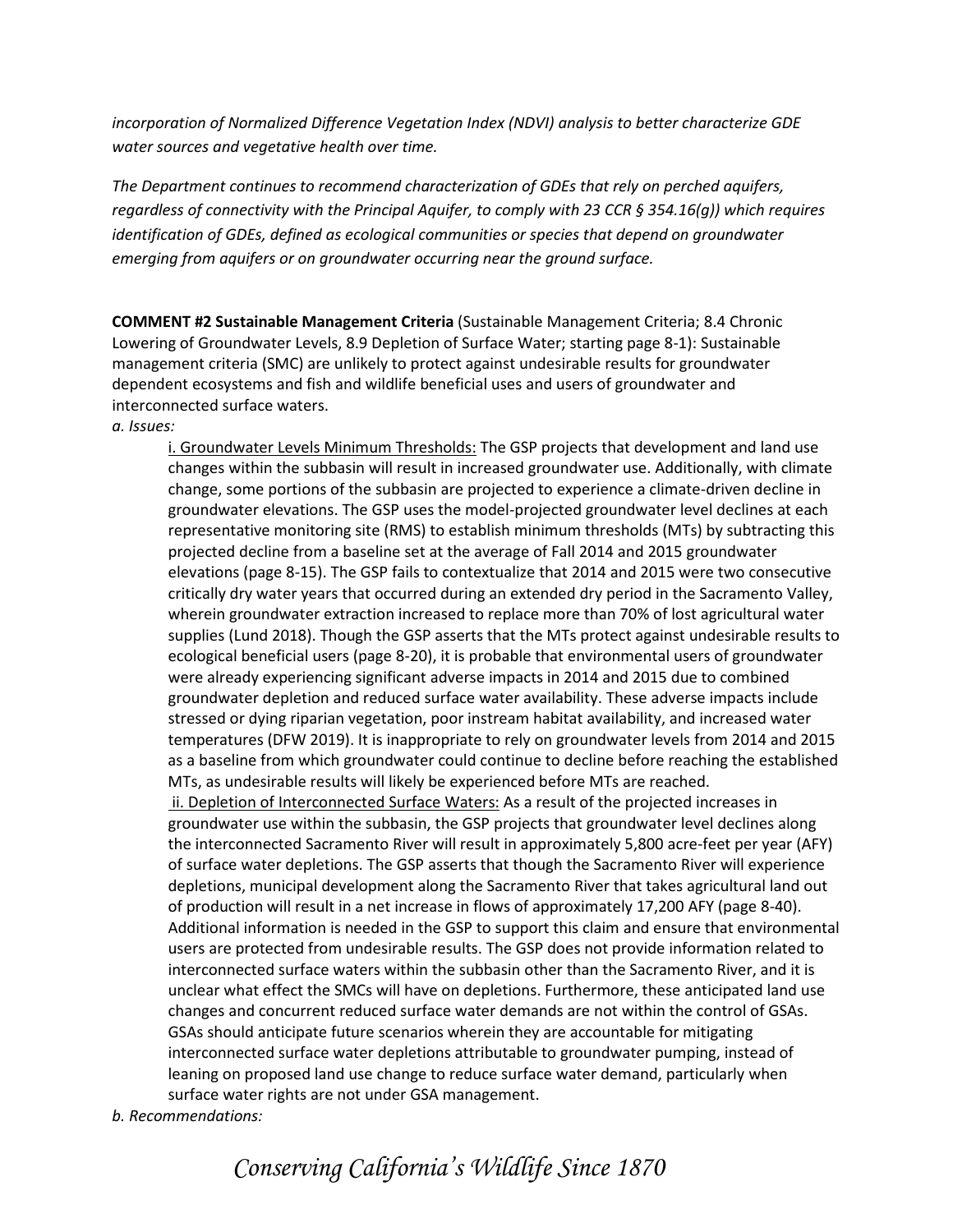i. Groundwater Levels Minimum Thresholds: The Department recommends the GSP reselect its chosen groundwater level baseline to a more representative hydrologic period for the subbasin, rather than relying on groundwater levels experienced during critically dry years. MTs should be updated accordingly.

ii. Depletion of Interconnected Surface Waters: The GSP should include a discussion of projected depletions of all interconnected surface waters in the basin, not only the Sacramento River, based on the established SMCs. The GSP should include additional detail in a table that summarizes the projected depletions, reduced diversions, and streamflow by month to facilitate comparison to depletions under existing conditions. In order to better support its claim that Sacramento River flow would increase over the SGMA implementation period, the GSP must provide additional details related to the underlying assumptions used in this calculation, including the following:

1. A characterization of the water rights that the GSP assumes will stop diverting water from the Sacramento River, including a discussion of how the water will be maintained instream to support surface flows.

2. The anticipated timeline for the conversion of land from agricultural to municipal use.

3. The anticipated timeline for groundwater pumping increases within the subbasin.

4. Contingency plans, triggered by specific monitoring metrics, that will initiate projects to avoid surface water depletions should the land use changes fail to offset the increase in groundwater pumping as anticipated.

### **In Response to the Department's Comment #2 Sustainable Management Criteria:** *The GSAs state:*

*Groundwater Minimum Thresholds: Comment noted. Additional information that supports the rationale for use of groundwater elevations from 2014 and 2015 has been added to Section 8.*

*Depletion of Interconnected Surface Waters: Comment noted. Additional information supporting the analysis for interconnected surface water has been added to Section 8.9. The anticipated timeline for land use changes and potential increases in pumping does not effect the ability for the NASb to reach sustainability. The established minimum thresholds and description of undesirable results as provided in the NASb GSP is protective of beneficial uses and users of groundwater within the implementation horizon identified in SGMA of 20 years.*

*Environmental Beneficial Users: Comment noted. Information related to GDEs is provided in Appendix O and the NASb GSAs are committed to monitoring GDEs Normalized Derived Moisture Index (NDMI) as described in the added management action provided in Section 9.*

**The Department's Reply is**: *The Department recognizes that additional information was added to the GSP to describe the rationale for the use of groundwater levels from 2014 and 2015. The GSP suggests that because 2014 and 2015 are from the most recent decade of hydrological records, they are representative of current hydrology; the Department contends that two back-to-back critically dry years, though recent, are not representative nor are they an appropriate baseline. The additional information provided does not detail what monitoring or observation was completed during 2014 or 2015 to support the GSP's claim that no significant impacts to environmental users occurred during these years.* 

*The Department appreciates the additional discussion of the impacts of MTs on vegetated GDEs and modeled streamflow depletion on Central Valley steelhead (*Oncorhynchus mykiss*) and Chinook salmon (*Oncorhynchus tshawytscha*). However, the GSP still does not include the information requested by the*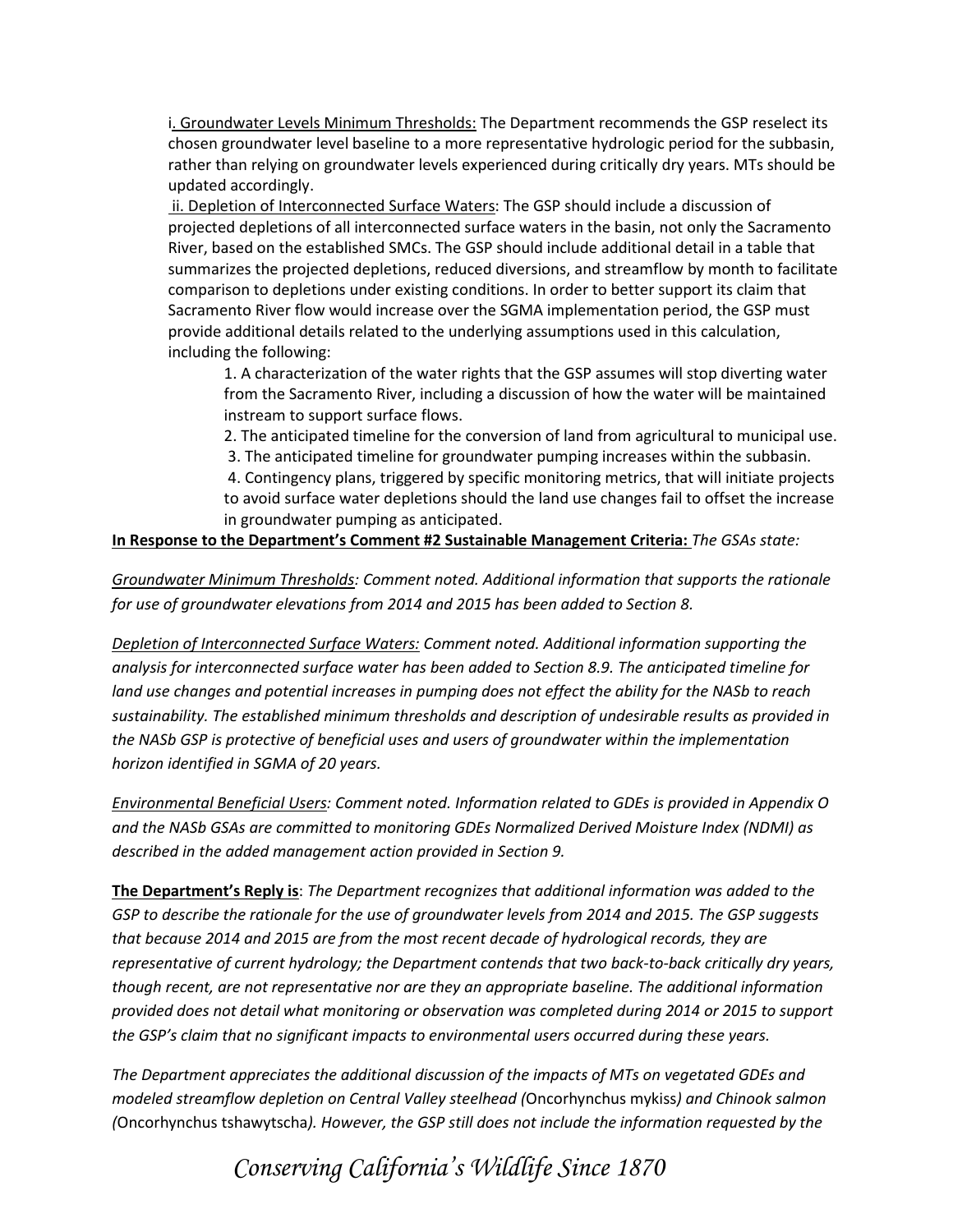*Department related to the discrete timeline of anticipated increased groundwater pumping relative to decreased surface water diversions. Though the discrete timelines may not impact the subbasin's ability to achieve sustainability over the full SGMA implementation period, real impacts to GDEs and environmental users of ISW may occur on a shorter time scale. The GSP also fails to provide the requested water rights information to support the plan's underlying assumption that water currently diverted for agricultural use will not continue to be diverted for an alternative purpose following municipal development. Without such information, the validity of the GSP's claim of a net increase in surface flows is uncertain. Accordingly, portions of the original comment remain relevant.*

### **CONCLUSION**

In conclusion, though the North American Subbasin Final GSP addresses several of the Department's comments, thoughtfully discusses beneficial uses of groundwater, provides detailed characterization of groundwater conditions in the subbasin, and incorporates robust modeling of future scenarios; the Department recommends continued improvements to the Final GSP's consideration of GDEs and environmental beneficial uses and users of groundwater and interconnected surface water, including fish and wildlife and their habitats. The Department recommends that DWR carefully consider the above comments when assessing whether the Final GSP is likely to achieve the sustainability goal for the Basin as required under SGMA statutes and regulations.

The Department further recommends that DWR fully consider the Department's comments, recommendations, and other available information concerning the Final GSP's consideration of GDEs and environmental beneficial uses and users when determining whether (1) to require the GSA to correct deficiencies in the Final GSP prior to the applicable statutory deadline; or (2) to determine that the Final GSP is inadequate due to incompleteness or significant deficiencies based on one or more criteria identified in SGMA regulations that have not been corrected prior to the applicable statutory deadline (23 CCR §§ 355.2(e) and 355.4(b)).The Department's comments indicate that the Final GSP contains the following discrepancies that may materially affect the ability of the GSA to achieve the sustainability goal for the Basin, and thus may warrant corrections to the Final GSP:

- 1. The assumptions, criteria, findings, and objectives, including the sustainability goal, undesirable results, minimum thresholds, measurable objectives, and interim milestones are not reasonable and/or not supported by the best available information and best available science. [23 CCR § 355.4(b)(1)] (See Comments #1, 2)
- 2. The interests of the beneficial uses and users of groundwater in the basin, and the land uses and property interests potentially affected by the use of groundwater in the basin, have not been considered. [23 CCR § 355.4(b)(4)] (See Comments #1, 2)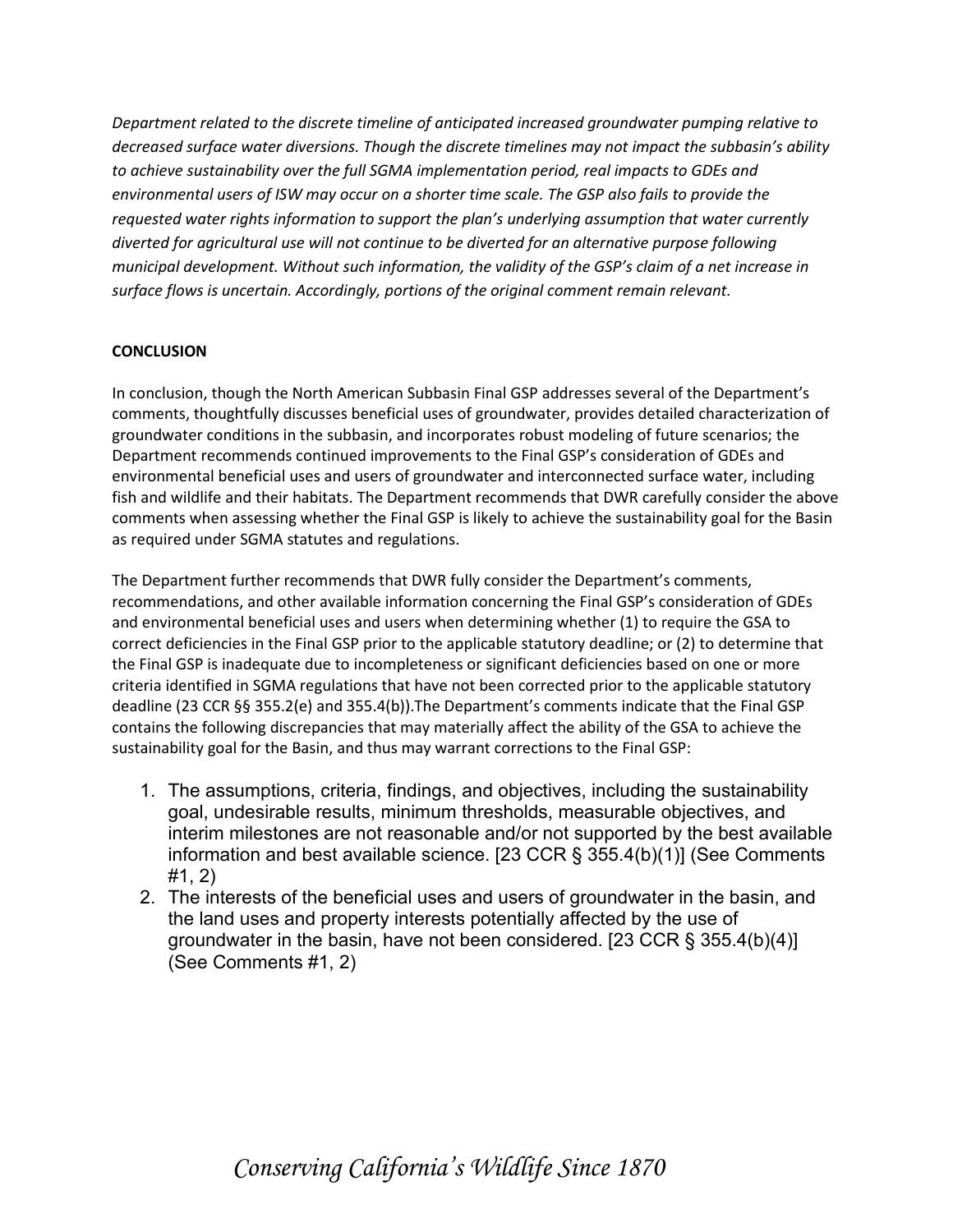#### *CALIFORNIA DEPARTMENT OF FISH AND WILDLIFE COMMENTS ON THE NORTH AMERICAN SUBBASIN DRAFT GROUNDWATER SUSTAINABILITY PLAN*

#### **COMMENTS AND RECOMMENDATIONS**

The Department's comments are as follows:

- **1. Comment #1 Interconnected Surface Waters** (Groundwater Conditions, 5.11 Interconnected Surface Water; starting page 5-52): The GSP fails to include an estimate of the quantity and timing of depletions of interconnected surface water systems as required by 23 CCR § 354.16(f).
	- a. *Issue*: The GSP identifies the locations of interconnected surface waters within the subbasin (Figure 5-31) and presents hydrographs that demonstrate the relationship between groundwater levels and surface water elevations. However, the GSP does not include information related to the quantity and timing of depletions from these interconnected surface waters as required by 23 CCR § 354.16(f).
	- b. *Recommendation*: The Department recommends that the GSP include a table quantifying the volume of surface water depletions, by month, for all interconnected surface waters identified within the subbasin.
- **2. Comment #2 Groundwater Dependent Ecosystems** (Appendix O): GDE identification, required by 23 CCR § 354.16(g), is based on methods that risk exclusion of ecosystems that may depend on groundwater.
	- a. *Issues*:
		- i. Depth to Groundwater: The Department recognizes and appreciates the effort put into identifying GDEs within the subbasin, including the assessment of both vegetation diversity and critical species dependence to inform relative priority. Further refinement and clarification of GDE identification methods used in the GSP will help to create a more robust analysis. Appendix O states that groundwater contours were developed using groundwater level measurements from Spring 2020 (Section 1.3, page 3), but then also states that GDEs were prioritized using 2019 depth to groundwater contours (Section 1.4, page 3). It is unclear which year of groundwater data was used in the analysis. Additionally, while the Department supports the use of seasonal high spring measurements, 2020 was a dry water year type for the Sacramento Valley. Analysis that relies on depth to water thresholds should incorporate data from a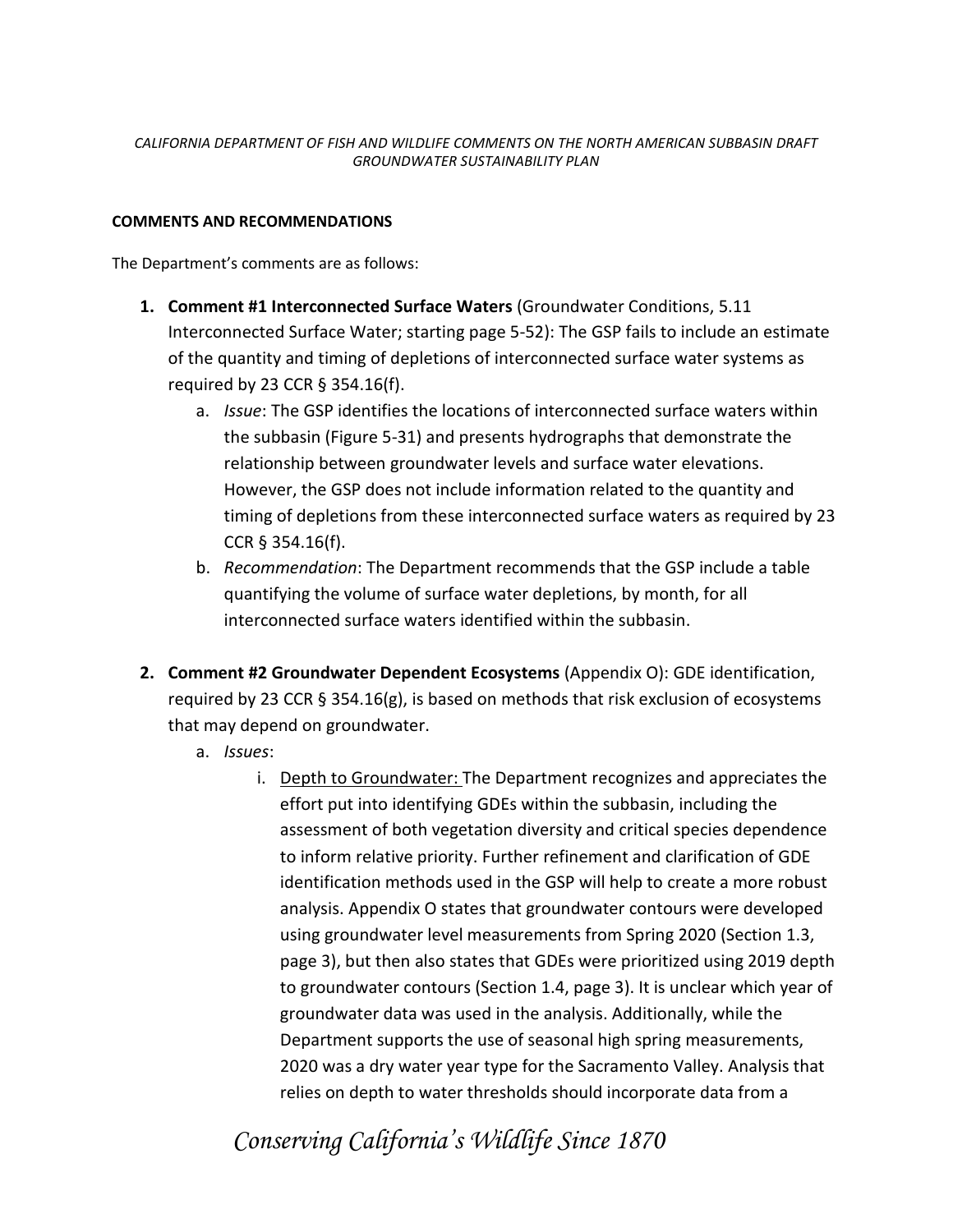representative hydrologic period that includes a variety of water year types, rather than from a single point in time. The analysis also assumes that groundwater must be less than 30 feet below the ground surface (bgs) to support GDEs based on the maximum rooting depth of Valley Oak (*Q. lobata)*; however, mature Valley Oak can access groundwater up to 80 feet below the ground surface (Howard 1992, Lewis & Burgy 1964). The use of a 30-foot threshold may incorrectly exclude Valley Oak communities within the subbasin from further consideration as a GDE.

- ii. Perched Groundwater Areas: The GSP discusses locations within the subbasin that have a depth to groundwater of less than 30 feet and may also have areas of perched water, and potential GDEs from these areas were removed. The GSP does not sufficiently characterize the relationship between these perched groundwater areas and the Principal Aquifer, including the impacts of pumping or of seasonally elevated groundwater levels on the groundwater in these perched areas.
- iii. Special Status Species: The GSP methodology includes an evaluation of "non-aquatic critical fauna" that may be present in the subbasin. Interconnected surface waters and their associated aquatic species are also a type of groundwater dependent ecosystem that must be evaluated within the GSP and considered in the development of sustainability criteria and analysis of undesirable results.

#### b. *Recommendations*:

- i. Depth to Groundwater: The Department recommends that Appendix O be revised to clarify which year of data was used to create the groundwater elevation contours for the GDE analysis and consider how the methodology could be updated to integrate a range of water years for determining potential GDEs. The Department also recommends the GSP narrowly update the methodology for GDE identification for areas within the subbasin that underlie Valley Oak communities to reflect a potential maximum rooting depth of 80 feet bgs.
- ii. Perched Groundwater Areas: The Department recommends the GSP include additional information characterizing the relationship between areas of perched groundwater and the Principal Aquifer. The GSP should discuss whether seasonal highs within the Principal Aquifer contribute to the perched areas, and whether pumping within the Principal Aquifer has the potential to deplete these perched areas that may support GDE communities. If the relationship cannot be adequately characterized, the GSP should conservatively include GDEs from these areas, particularly as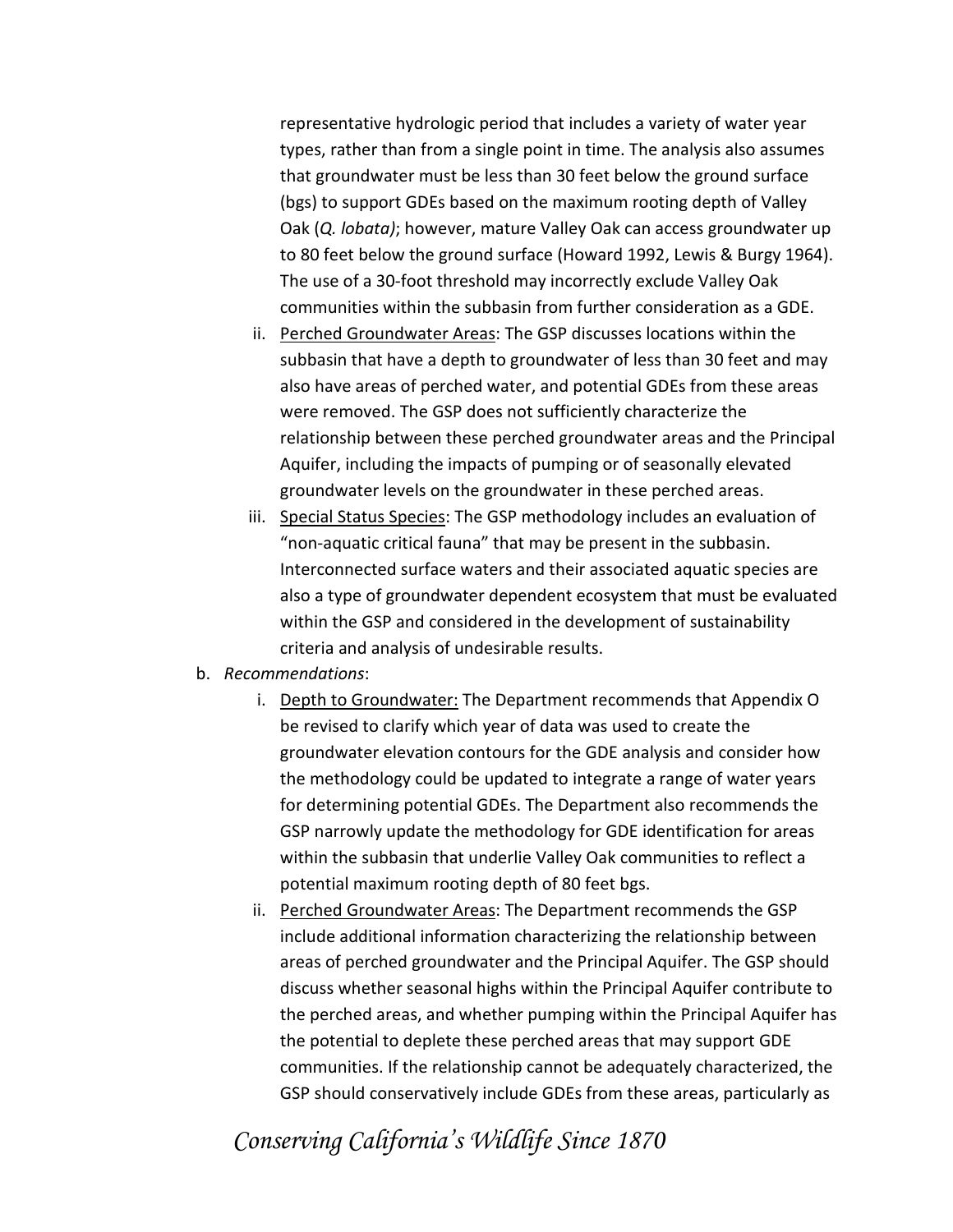depth to groundwater for the principal aquifer is within the identified potential root zone for GDEs.

- iii. Special Status Species: The critical species analysis included within the GSP should be broadened to include discussion of aquatic species that are supported by interconnected surface waters.
- **3. Comment #3 Sustainable Management Criteria** (Sustainable Management Criteria; 8.4 Chronic Lowering of Groundwater Levels, 8.9 Depletion of Surface Water; starting page 8-9): Sustainable management criteria (SMC) are unlikely to protect against undesirable results for groundwater dependent ecosystems and fish and wildlife beneficial uses and users of groundwater and interconnected surface waters.
	- a. *Issues*:
		- i. Groundwater Levels Minimum Thresholds: The GSP projects that development and land use changes within the subbasin will result in increased groundwater use. Additionally, with climate change, some portions of the subbasin are projected to experience a climate-driven decline in groundwater elevations. The GSP uses the model-projected groundwater level declines at each representative monitoring site (RMS) to establish minimum thresholds (MTs) by subtracting this projected decline from a baseline set at the average of Fall 2014 and 2015 groundwater elevations (page 8-14, line 318). The GSP fails to contextualize that 2014 and 2015 were two consecutive critically dry water years that occurred during an extended dry period in the Sacramento Valley, wherein groundwater extraction increased to replace more than 70% of lost agricultural water supplies (Lund 2018). Though the GSP asserts that "no negative impacts were reported by beneficial users in the subbasin" (line 320), it is probable that environmental users of groundwater were experiencing adverse impacts due to combined groundwater depletion and reduced surface water availability. These adverse impacts include stressed or dying riparian vegetation, poor instream habitat availability, and increased water temperatures (DFW 2019). It is inappropriate to rely on groundwater levels from 2014 and 2015 as a baseline from which groundwater could continue to decline before reaching the established MTs, as undesirable results will likely be experienced before MTs are reached.
		- ii. Depletion of Interconnected Surface Waters: As a result of the projected increases in groundwater use within the subbasin, the GSP projects that groundwater level declines along the interconnected Sacramento River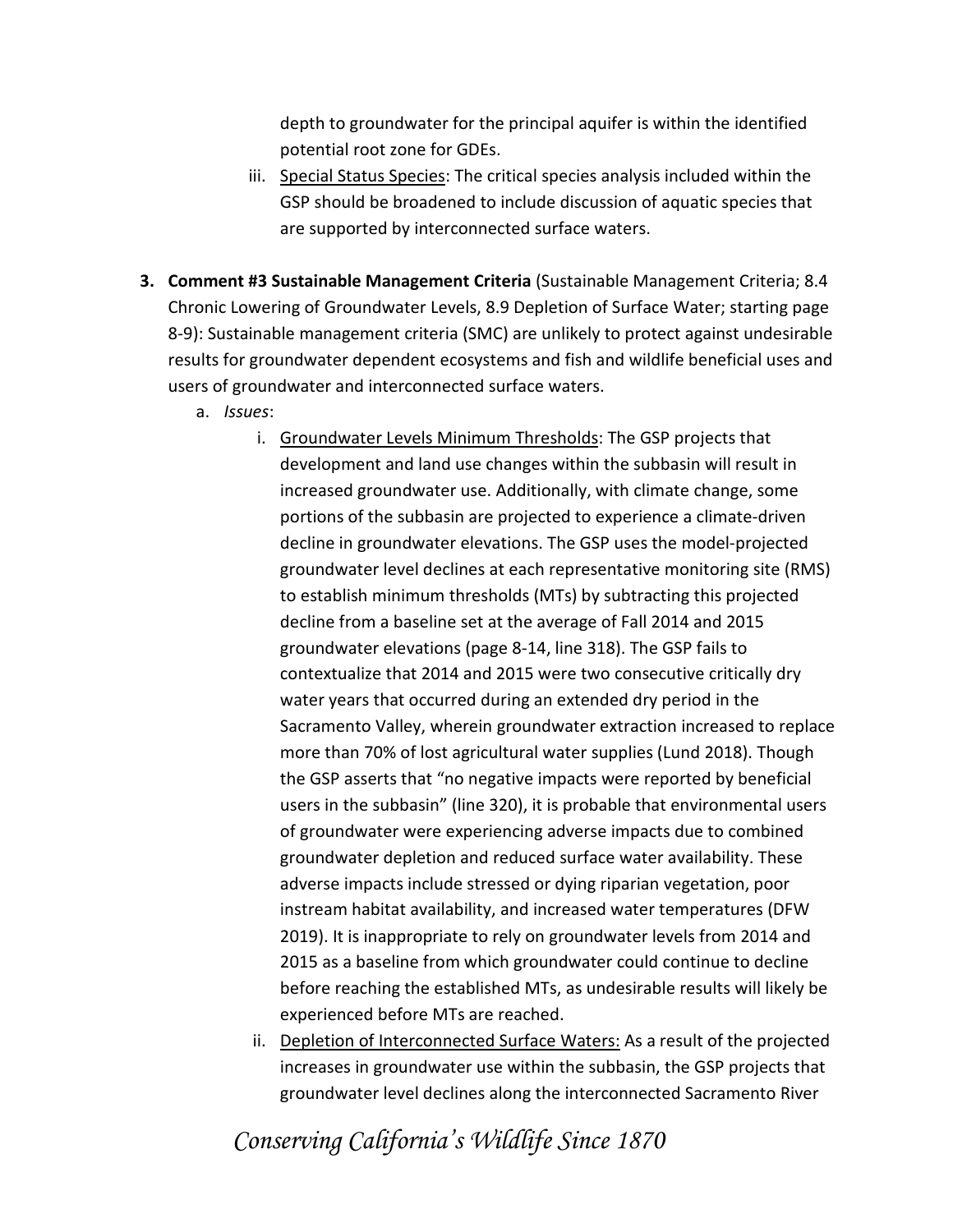will result in approximately 5,800 acre-feet per year (AFY) of surface water depletions. Though the GSP presents information related to the projected change in groundwater pumping, seepage, diversions, and streamflow in Figure 8-7 (page 8-42), a table summarizing this information by month would clarify potential ISW impacts and facilitate comparisons to baseline conditions (See Comment #1). The GSP asserts that though the Sacramento River will experience depletions, municipal development along the Sacramento River that takes agricultural land out of production will result in a net increase in flows of approximately 17,200 AFY (page 8-41, line 907). Additional information is needed in the GSP to support this claim and ensure that environmental users are protected from undesirable results. The GSP does not provide information related to interconnected surface waters within the subbasin other than the Sacramento River, and it is unclear what effect the SMCs will have on depletions. Furthermore, these anticipated land use changes and concurrent reduced surface water demands are not within the control of GSAs. GSAs should anticipate future scenarios wherein they are accountable for mitigating interconnected surface water depletions attributable to groundwater pumping, instead of leaning on proposed land use change to reduce surface water demand, particularly when surface water rights are not under GSA management.

- iii. Environmental Beneficial Users: The GSP does not sufficiently analyze potential impacts of the selected SMCs on environmental beneficial users of groundwater or interconnected surface waters. While the GSP does include sections that discuss the effects of the minimum thresholds for each sustainability indicator on each beneficial user within the subbasin, for the groundwater level MTs, the GSP states only that the groundwater level MTs "protect most known GDEs" within the subbasin (page 8-20, line 426). It is unclear what the GSP means by "most GDEs," and no further detail is provided about whether any analyses were completed that involve comparing the MTs at each RMS to nearby GDE communities and their rooting depths. Additionally, in its discussion of interconnected surface waters within the subbasin, the GSP does not analyze potential impacts to environmental users of surface waters, including aquatic habitat or species (See Comment 2(iii)).
- b. *Recommendations*:
	- i. Groundwater Levels Minimum Thresholds: The Department recommends the GSP reselect its chosen groundwater level baseline to a more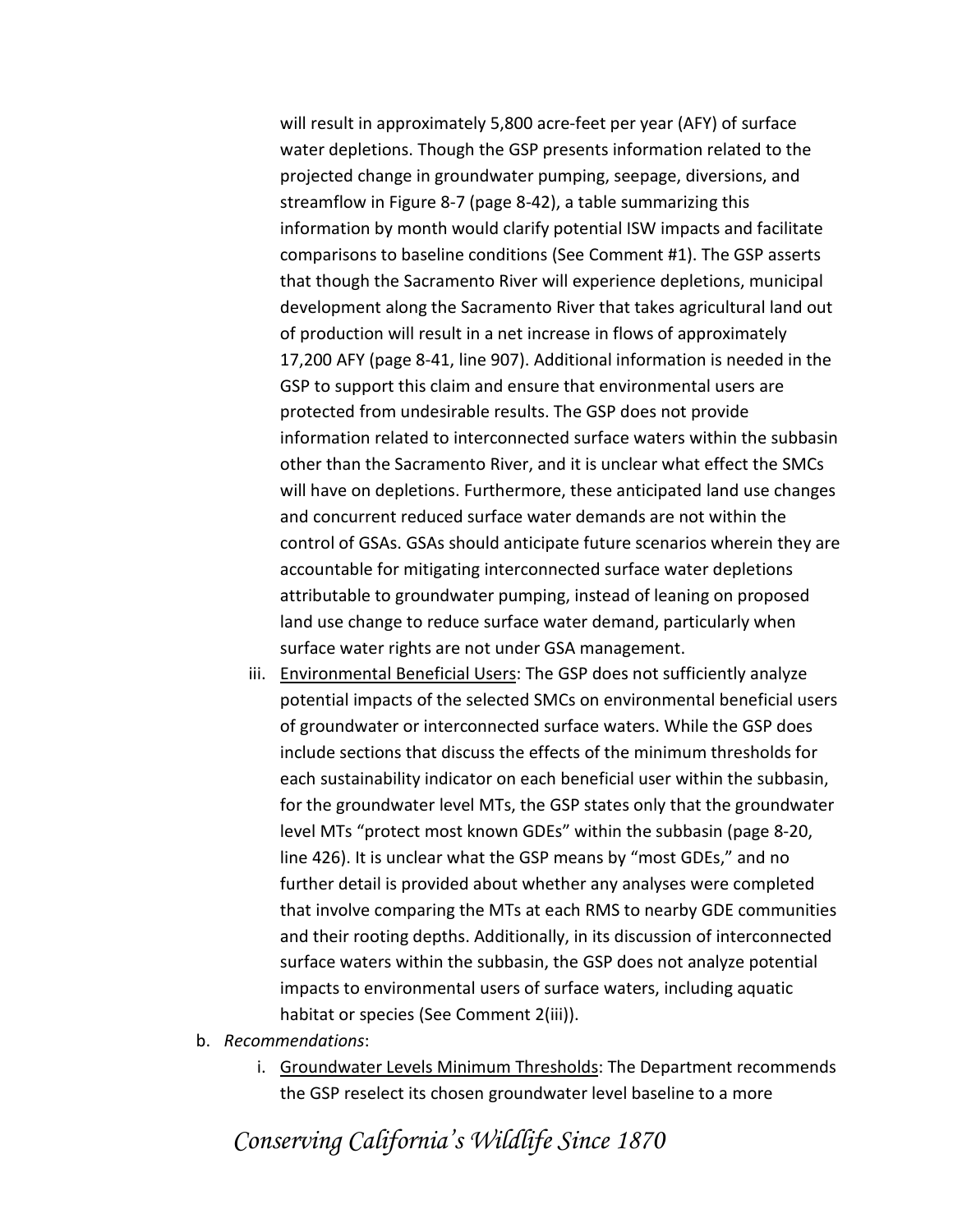representative hydrologic period for the subbasin, rather than relying on groundwater levels experienced during critically dry years. MTs should be updated accordingly.

- ii. Depletion of Interconnected Surface Waters: The GSP should include a discussion of projected depletions of all interconnected surface waters in the basin, not only the Sacramento River, based on the established SMCs. The GSP should include additional detail in a table that summarizes the projected depletions, reduced diversions, and streamflow by month to facilitate comparison to depletions under existing conditions. In order to better support its claim that Sacramento River flow would increase over the SGMA implementation period, the GSP must provide additional details related to the underlying assumptions used in this calculation, including the following:
	- 1. A characterization of the water rights that the GSP assumes will stop diverting water from the Sacramento River, including a discussion of how the water will be maintained instream to support surface flows.
	- 2. The anticipated timeline for the conversion of land from agricultural to municipal use.
	- 3. The anticipated timeline for groundwater pumping increases within the subbasin.
	- 4. Contingency plans, triggered by specific monitoring metrics, that will initiate projects to avoid surface water depletions should the land use changes fail to offset the increase in groundwater pumping as anticipated.
- iii. Environmental Beneficial Users: The Department recommends the GSP include additional analysis related to the impacts of the established SMCs on environmental users, including GDEs and interconnected surface water. The groundwater level MTs at each representative monitoring well identified for GDEs in Figure 7-3 (page 7-14) should be compared to the rooting depths of the identified vegetation in each GDE community (See Comment #2(i)). Monitoring of physical indicators of GDE health (i.e., Normalized Difference Vegetation Index (NDVI)) should be completed in addition to the continued monitoring of groundwater levels. The GSP should also include additional analysis to demonstrate that environmental users of interconnected surface waters would not experience undesirable results under the established MTs. The GSP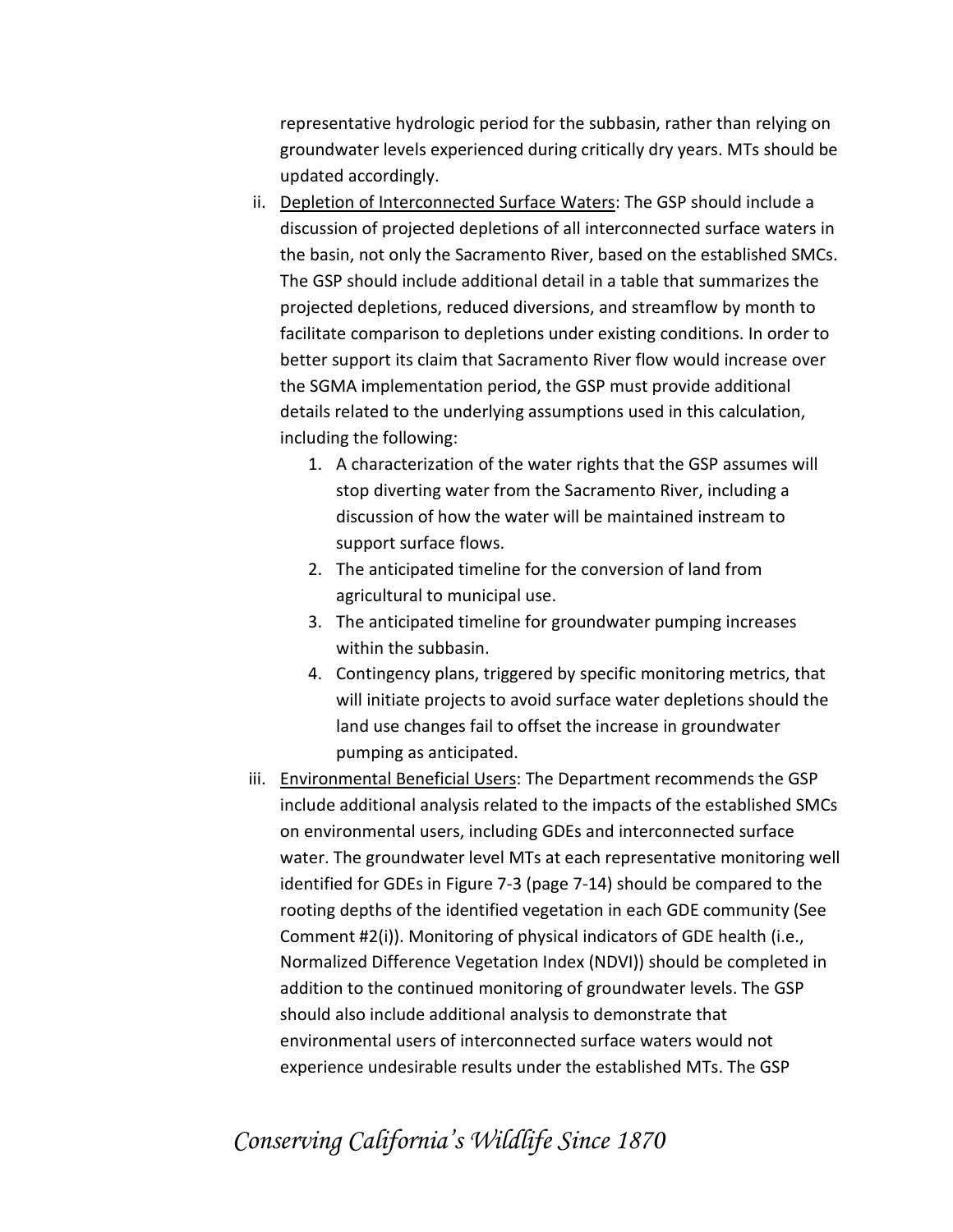should explicitly discuss the impacts of projected depletions on surface flows, water temperatures, and aquatic species and habitat.

- **4. Comment #4 Projects and Management Actions** (Projects and Management Actions; 9.2 Projects and Management Actions, 9.3 Supplemental Projects; starting page 9-3): Inclusion of additional demand management strategies would strengthen the GSP's list of supplemental projects.
	- a. *Issue*: The planned and supplemental project and management activities included in the GSP focus on increased surface water supplies and delivery, conjunctive use, or water banking and recharge. Though the GSP indicates that the planned projects are expected to be sufficient to achieve basin sustainability, should the projects fail to produce the anticipated groundwater benefit or encounter unexpected delays, it may be necessary to implement additional demand management projects that could likely produce groundwater benefits within a shorter timeframe.
	- b. *Recommendation*: The Department recognizes that the GSP discusses existing demand management activities within the subbasin, including temporary conservation measures and urban and agricultural water use efficiency programs (page 9-3, line 38). Additional discussion of potential program expansion or other demand reduction projects that could be implemented within the subbasin would strengthen the GSP's list of supplemental projects.

### **CONCLUSION**

In conclusion, the draft GSP thoughtfully discusses all beneficial uses of groundwater, provides detailed characterization of groundwater conditions in the subbasin, and incorporates robust modeling of future scenarios; however, the GSP can further refine its management criteria to better avoid potential impacts to GDEs and interconnected surface water. The Department recommends that the North American Subbasin GSAs address the above comments before GSP submission to DWR to best prepare for the following regulatory criteria for plan evaluation:

- 1. The assumptions, criteria, findings, and objectives, including the sustainability goal, undesirable results, minimum thresholds, measurable objectives, and interim milestones are not reasonable and/or not supported by the best available information and best available science. [23 CCR  $\S$  355.4(b)(1)] (See Comments #1, 2, 3)
- 2. The interests of the beneficial uses and users of groundwater in the basin, and the land uses and property interests potentially affected by the use of groundwater in the basin, have not been considered. [23 CCR § 355.4(b)(4)] (See Comments #1, 2, 3)